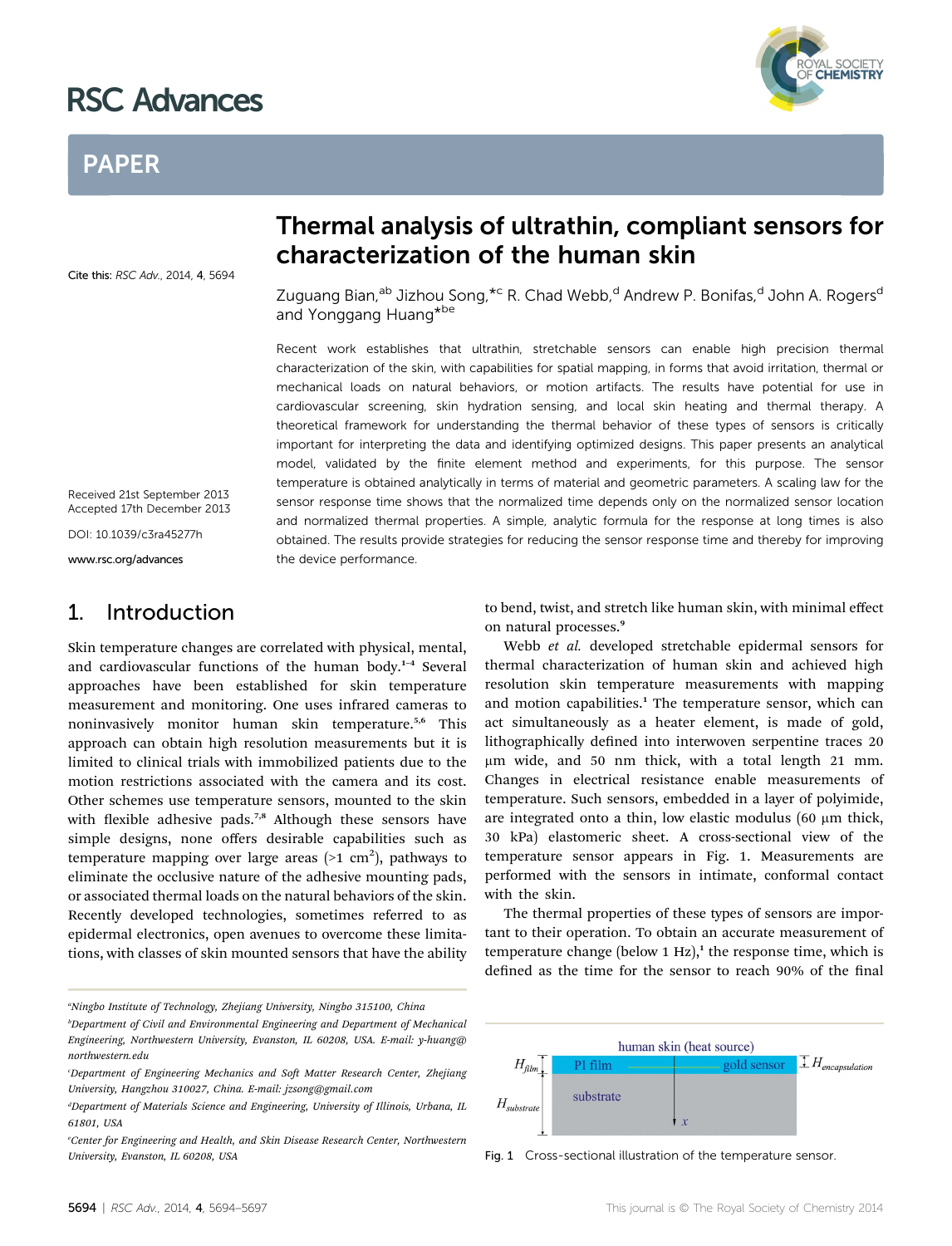temperature increase, must be small enough to ensure fast response. Experimental characterization of the response time is carried out by dropping a warm glycol droplet, which has similar thermal properties to skin, onto the sensor.<sup>1</sup> Such data indicate that the sensor response time is  $\sim$ 10 ms depending on the material and geometric parameters.

For better understanding of the device operation and identifying improved device designs and fabrication strategies, an analytical model, validated by experiments and finite element method (FEM), is developed for the thermal response. It should be noted that the current model is for this new type of compliant human skin sensor, which has not been studied before. There exist several thermal models, but none of them can be applied here. The sensor temperature is obtained analytically and a scaling law is established for response time. The results establish design guidelines for optimized performance.

## 2. Results and discussion

Fig. 1 shows a schematic illustration of a stretchable epidermal sensor, encapsulated by a top layer of PI (thickness  $H_{\text{encapsulation}}$ ). Below the sensor is another PI layer. The total thickness of the PI film is denoted by  $H_{\text{film}}$  (Fig. 1). The sensor, embedded in the film, is attached to an elastomeric solaris substrate (thickness  $H_{\text{substrate}}$ ). In the experiment<sup>1</sup> the embedded sensor (and elastomeric substrate) contacts the human skin (or a heat source). The skin has a temperature  $T_0$ above the ambient.

The PI film has the thermal conductivity  $k_{\text{film}} = 0.12 \text{ W m}^{-1}$  $K^{-1}$  and thermal diffusivity  $\alpha_{\rm film} = 7.75 \times 10^{-8} \text{ m}^2 \text{ s}^{-1}$ , while the solaris substrate has  $k_{\text{substrate}} = 0.186 \text{ W m}^{-1} \text{ K}^{-1}$  and  $\alpha_{\text{substrate}} =$  $1.08 \times 10^{-7}$  m<sup>2</sup> s<sup>-1</sup>.<sup>10,11</sup> In the experiment, their thicknesses are  $H_{\text{film}} = 3.6 \text{ }\mu\text{m}$  and  $H_{\text{substrate}} = 60 \text{ }\mu\text{m}$ , respectively.<sup>1</sup>

where  $\alpha$  is the thermal diffusivity, t is time, and x is the coordinate along the thickness direction with its origin on the top surface of PI (Fig. 1). Contact with the human skin gives a constant temperature increase  $T_0$  at the top,

$$
T|_{x=0}=T_0.\t\t(2)
$$

Continuity of temperature and heat flux across the film/ substrate interface requires

$$
T|_{x=H_{\text{film}}-0} = T|_{x=H_{\text{film}}+0} \text{ and } -k_{\text{film}} \frac{\partial T}{\partial x}\Big|_{x=H_{\text{film}}-0}
$$
  
=  $-k_{\text{substrate}} \frac{\partial T}{\partial x}\Big|_{x=H_{\text{film}}+0}$ , (3)

where  $k$  is the thermal conductivity. Prior analytical and numerical studies have shown that the natural convection at the bottom surface of the substrate has a negligible effect and can be approximated by a thermal isolation condition $14$ 

$$
\left. \frac{\partial T}{\partial x} \right|_{x = H_{\text{film}} + H_{\text{substrate}}} = 0. \tag{4}
$$

The initial condition is

$$
T|_{t=0}=0.\t\t(5)
$$

The Laplace transform  $\tilde{T}(x, s) = \int_0^\infty T(x, t) \exp(-st) dt$  of eqn (1), with the initial condition (5), leads to the solution  $\tilde{T} =$  $B_{\text{film}} \exp\left(x\sqrt{s/\alpha_{\text{film}}}\right) + C_{\text{film}} \exp\left(-x\sqrt{s/\alpha_{\text{film}}}\right)$  for the film and  $\tilde{T} = B_{\rm substrate} \exp \Bigl( x \sqrt{s / \alpha_{\rm substrate}} \Bigr) + \ C_{\rm substrate} \exp \Bigl( - x \sqrt{s / \alpha_{\rm substrate}} \Bigr)$ for the substrate, where  $B_{\text{film}}$ ,  $C_{\text{film}}$ ,  $B_{\text{substrate}}$  and  $C_{\text{substrate}}$  are constants to be determined by the Laplace transform of boundary and continuity conditions in eqn  $(2)$ – $(4)$ . The transformed temperature increase in the film ( $0 \le x \le H_{\text{film}}$ ) is then given by

$$
\tilde{T} = \frac{T_0}{s} \frac{\cosh\left[\left(H_{\text{film}} - x\right)\sqrt{\frac{s}{\alpha_{\text{film}}}}\right] + \beta \tanh\left(H_{\text{substrate}}\sqrt{\frac{s}{\alpha_{\text{substrate}}}}\right) \sinh\left[\left(H_{\text{film}} - x\right)\sqrt{\frac{s}{\alpha_{\text{film}}}}\right]}{\cosh\left(H_{\text{film}}\sqrt{\frac{s}{\alpha_{\text{film}}}}\right) + \beta \tanh\left(H_{\text{substrate}}\sqrt{\frac{s}{\alpha_{\text{substrate}}}}\right) \sinh\left(H_{\text{film}}\sqrt{\frac{s}{\alpha_{\text{film}}}}\right)},\tag{6}
$$

#### 2.1 Analytic model

The sensor in the experiment is very thin (e.g.,  $\sim$  50 nm), but its thermal conductivity and diffusivity are more than 1600 times larger than those of PI.10,12 Overall, the sensor has a negligible effect on the temperature distribution in the film (and the entire system).

The film thickness (e.g., 3.6  $\mu$ m) is much smaller than its width (70  $\mu$ m) and length ( $\sim$ 1 mm) such that the heat flux is mainly along the thickness direction. The temperature increase  $T$  (from the ambient temperature) in the film and substrate can then be represented by a one-dimensional heat transfer model $13$ 

$$
\frac{\partial T}{\partial t} - \alpha \frac{\partial^2 T}{\partial x^2} = 0, \tag{1}
$$

where

$$
\beta = \frac{k_{\text{substrate}}}{k_{\text{film}}} \sqrt{\frac{\alpha_{\text{film}}}{\alpha_{\text{substrate}}}}
$$
(7)

represents the ratio of film and substrate thermal properties.

As shown in the Appendix, the inverse Laplace transform of eqn (6) gives

$$
\frac{T}{T_0} = 1 - 2 \sum_{m=1}^{\infty} \left( \overline{H} \lambda_m + \frac{\beta \lambda_m}{\cos^2 \lambda_m + \beta^2 \sin^2 \lambda_m} \right)^{-1}
$$
\n
$$
\times \sin \left( \overline{H} \lambda_m \frac{x}{H_{\text{film}}} \right) \exp \left( -\overline{H}^2 \lambda_m \frac{2 \alpha_{\text{film}} t}{H_{\text{film}}^2} \right),
$$
\n(8)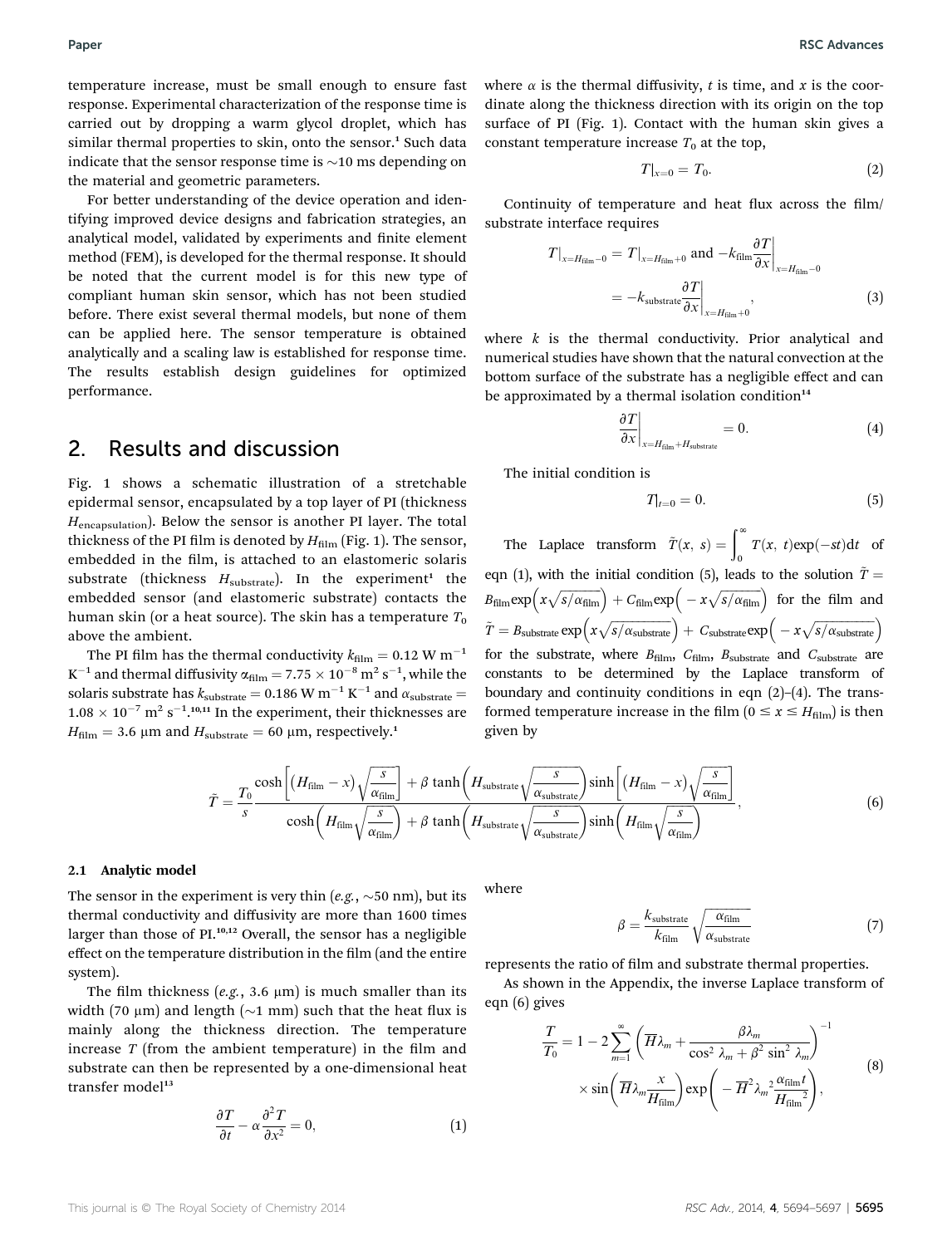

Fig. 2 The normalized temperature increase versus the normalized time, where the thickness  $H_{film} = 3.6 \text{ }\mu\text{m}$  and  $H_{substrate} = 60 \text{ }\mu\text{m}$ .

where

$$
\overline{H} = \sqrt{\frac{\alpha_{\text{substrate}}}{\alpha_{\text{film}}}} \frac{H_{\text{film}}}{H_{\text{substrate}}}
$$
(9)

represents the normalized film-to-substrate thickness ratio, and  $\lambda_m$  (m = 1, 2, 3,...) are the positive roots of the following equation

$$
\cos \lambda_{\rm m} \cos(\bar{H}\lambda_{\rm m}) - \beta \sin \lambda_{\rm m} \sin(\bar{H}\lambda_{\rm m}) = 0. \tag{10}
$$

The temperature increase of the sensor,  $T_{\text{sensor}}$ , which is the same as the temperature increase in the film at the same location  $x = H_{\text{encapsulation}}$ , can be obtained as

$$
\frac{T_{\text{sensor}}}{T_0} = 1 - 2 \sum_{m=1}^{\infty} \left( \overline{H} \lambda_m + \frac{\beta \lambda_m}{\cos^2 \lambda_m + \beta^2 \sin^2 \lambda_m} \right)^{-1}
$$

$$
\times \sin \left( \overline{H} \lambda_m \frac{H_{\text{encapsulation}}}{H_{\text{film}}} \right) \exp \left( -\overline{H}^2 \lambda_m^2 \frac{\alpha_{\text{film}}t}{H_{\text{film}}^2} \right). \quad (11)
$$

Fig. 2 shows the normalized temperature increase  $T_{\text{sensor}}/T_0$ *versus* the normalized time  $\alpha_{\text{film}} t / H_{\text{film}}^2$ . The normalized sensor<br>logations are  $H = (H - 0.25 \times 0.5 \text{ and } 0.75 \text{ A}) t$ locations are  $H_{\text{encapsulation}}/H_{\text{film}} = 0.25, 0.5$  and 0.75. As the encapsulation layer becomes thinner (*i.e.*, smaller  $H_{\text{encapsulation}}/$  $H<sub>film</sub>$ ),  $T<sub>sensor</sub>$  approaches  $T<sub>0</sub>$  much more rapidly. The result is a reduced response time, as discussed in Section 2.2. The finite element method, which accurately accounts for the layout of the sensor system  $(e.g.,$  finite thickness and width of the gold sensor embedded in the PI film), and the heat convection condition at the bottom surface of the substrate, is also used. The numerical results, also shown in Fig. 2, agree with the analytic solution in eqn (11).

#### 2.2 Sensor response time

The sensor response time is defined as the time at which the sensor temperature increase  $T_{\text{sensor}}$  reaches 90% of  $T_0$ . For  $H_{\text{encapsulation}} = 2.4 \mu m$  and other parameters described in the



Fig. 3 The normalized sensor response time versus the normalized sensor location from the exact solution eqn (12) and approximate solution eqn (13).

beginning of Section 2, the response time predicted by eqn (11) is 3.9 ms, which agrees well with the experimental measurement, 4.2 ms. A small sensor response time is important for accurate measurement capability.<sup>1</sup>

The normalized sensor response time  $\alpha_{\text{film}}t/H_{\text{film}}^2$  is determined from eqn (11) and  $T_{\text{sensor}}/T_0 = 0.9$ . In general, the substrate is much thicker than the film (e.g.,  $H_{\text{substrate}} = 60 \text{ }\mu\text{m}$ and  $H_{\text{film}} = 3.6 \,\mu\text{m}$ ) such that it can be approximated as infinite. The temperature increase of the sensor in eqn (11) then becomes

$$
\frac{T_{\text{sensor}}}{T_0} = 1 - \frac{2\beta}{\pi} \int_0^\infty \frac{1}{\xi (\cos^2 \xi + \beta^2 \sin^2 \xi)} \sin \left( \frac{H_{\text{encapsulation}}}{H_{\text{film}}} \xi \right)
$$

$$
\times \exp \left( -\frac{\alpha_{\text{film}} t}{H_{\text{film}}} \xi^2 \right) d\xi.
$$
(12)

For  $T_{\text{sensor}}/T_0 = 0.9$ , the above equation gives the normalized sensor response time,  $\alpha_{\text{film}}t_{\text{response}}/H_{\text{film}}^2$ , that depends only on the normalized sensor location  $H_{\text{encapsulation}}/H_{\text{film}}$  and thermal properties  $\beta$ . Fig. 3 shows  $\alpha_{\text{film}}t_{\text{response}}/H_{\text{film}}^2$  versus  $H_{\textrm{encapsulation}}/H_{\textrm{film}}$  for several values of  $\beta$ . The normalized sensor response time decreases with  $H_{\text{encapsulation}}/H_{\text{film}}$  and  $\beta$ , which suggests to achieve fast response of the temperature sensor by reducing the encapsulation layer thickness or  $\beta$ .

For the normalized sensor response time  $\alpha_{\rm film} t_{\rm response}$  $H_{\text{film}}^2 \gg 1$ , the integral in eqn (12) can be obtained analytically to give

$$
t_{\text{response}} = (1 - 0.9)^{-2} \frac{H_{\text{encapsulation}}^2}{\pi \alpha_{\text{substrate}}} \left(\frac{k_{\text{substrate}}}{k_{\text{film}}}\right)^2, \tag{13}
$$

where the coefficient  $(1 - 0.9)^{-2}$  is for  $T_{\text{sensor}}$  reaching 90% of  $T_0$ , and can be changed to  $(1 - 0.95)^{-2}$  and  $(1 - 0.99)^{-2}$  for other choices of  $T_{\text{sensor}}$  reaching 95% and 99% of  $T_0$ , respectively. The requirement  $\alpha_{\text{film}}t_{\text{response}}/H_{\text{film}}^2 \gg 1$  then becomes ( $H_{\text{encapsulation}}/$  $H_{\text{film}}^2 \propto \pi (1 - 0.9)^2$ . Eqn (13)<br>chour that the concerner propose time is prepartienal to the square shows that the sensor response time is proportional to the square of the encapsulation layer thickness (and also depends on the